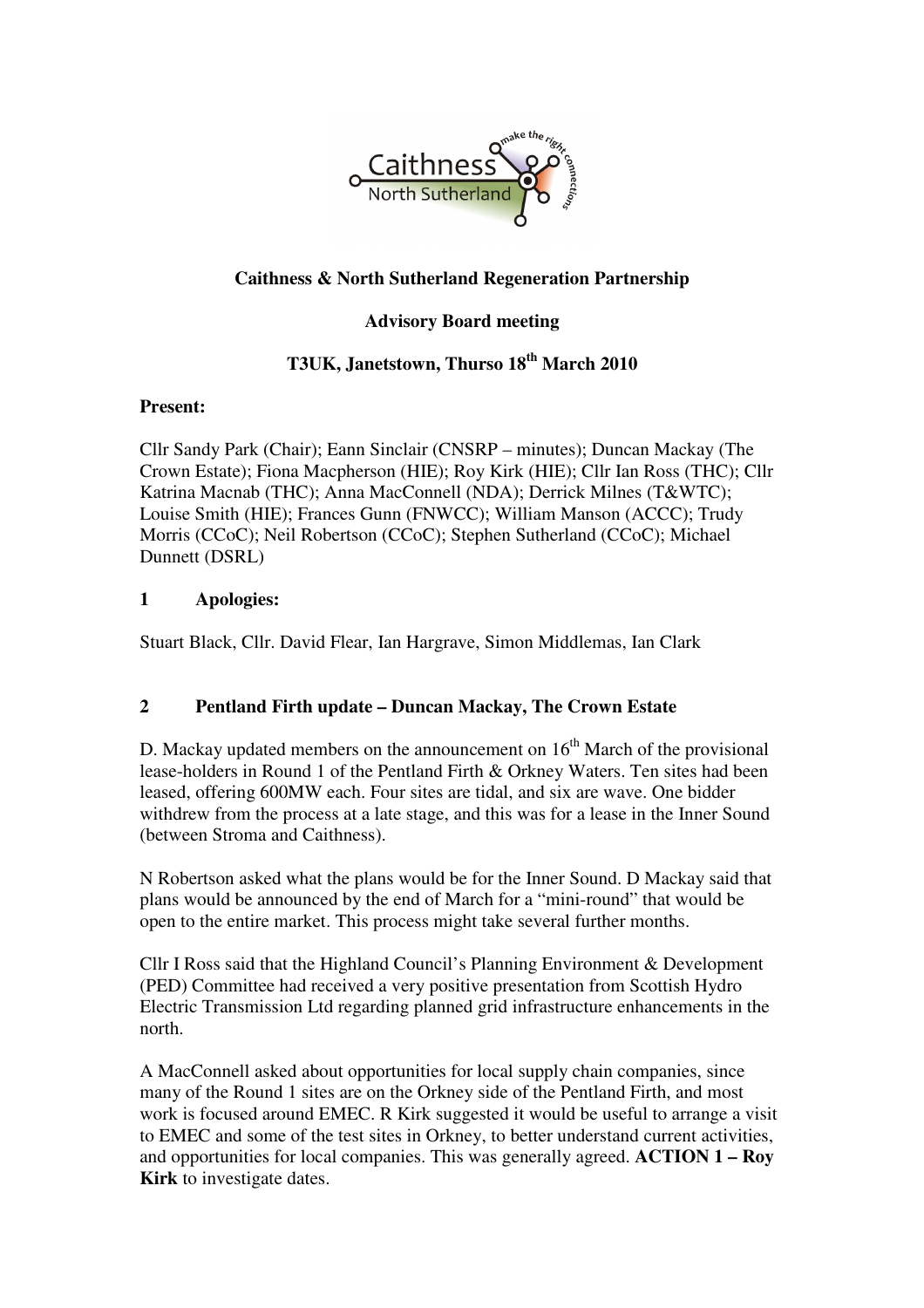### **3 Previous Minutes**

These were agreed as presented.

# **4 Matters Arising**

National Nuclear Archive: it was agreed to wait for a response to the letter from DSG to the NDA Chief executive before deciding on further action.

Public sector procurement issues: T Morris reported on changes within Highland Council procedures, and was awaiting feedback.

Melness Community Windpower: F Gunn reported that the issue with the connection offer from SSE remained. Cllr I Ross said this was potentially an issue for all community projects of this type. He suggested that Highland Council and HIE should be able to help. R Kirk agreed. **ACTION 2 – R Kirk and S Black**.

# **5 Programme Manager Update**

E Sinclair gave a presentation on progress with the Regeneration programme. He said that a draft programme had now been produced for comment, and highlighted key thematic areas such as Energy, Engineering/ Decommissioning, Enterprise/ Innovation, Tourism/ Food & Drink, Connectivity.

The draft programme identified key activities aimed at achieving some 1,900 employment opportunities over the next ten years. Of remaining concern within the draft programme was marine energy, with a lack of detail on the activities required to capture local economic benefit. The independent analysis commissioned by HIE of the potential employment value of wave and tidal energy in the Pentland Firth area pointed to over 800 FTE jobs being achievable. E Sinclair believed that over 600 of those could be attributed to the Caithness/ north Sutherland area. E Sinclair planned to outline this vision to Executive Board members on  $9<sup>th</sup>$  April, and to continue putting in place action teams to help accelerate delivery where required.

T Morris asked how aspirational the employment estimates were. E Sinclair replied that whilst the projected figures were aspirational, it was important to aim for employment numbers that would support a genuine economic transition. S Sutherland felt that the job projections needed to represent both new jobs and the diversification/ securing of jobs in the existing supply chain. It was agreed that this should be more explicit in any description of the regeneration programme.

Cllr K Macnab highlighted the importance of apprenticeships to the future economy of the area. E Sinclair agreed, and highlighted the ongoing work on apprenticeships that was being led by staff from T3UK following the partnership-led skills event in February. He agreed to update members on progress at the next meeting. **ACTION 3 - E Sinclair.**

R Johnstone highlighted the ongoing lack of profile for the area. This leads to problems in recruiting staff in key sectors such as health and education to the area. M Dunnett agreed that this was a general problem. He said that DSRL's approach was to highlight employment opportunities at Dounreay at appropriate times of year (eg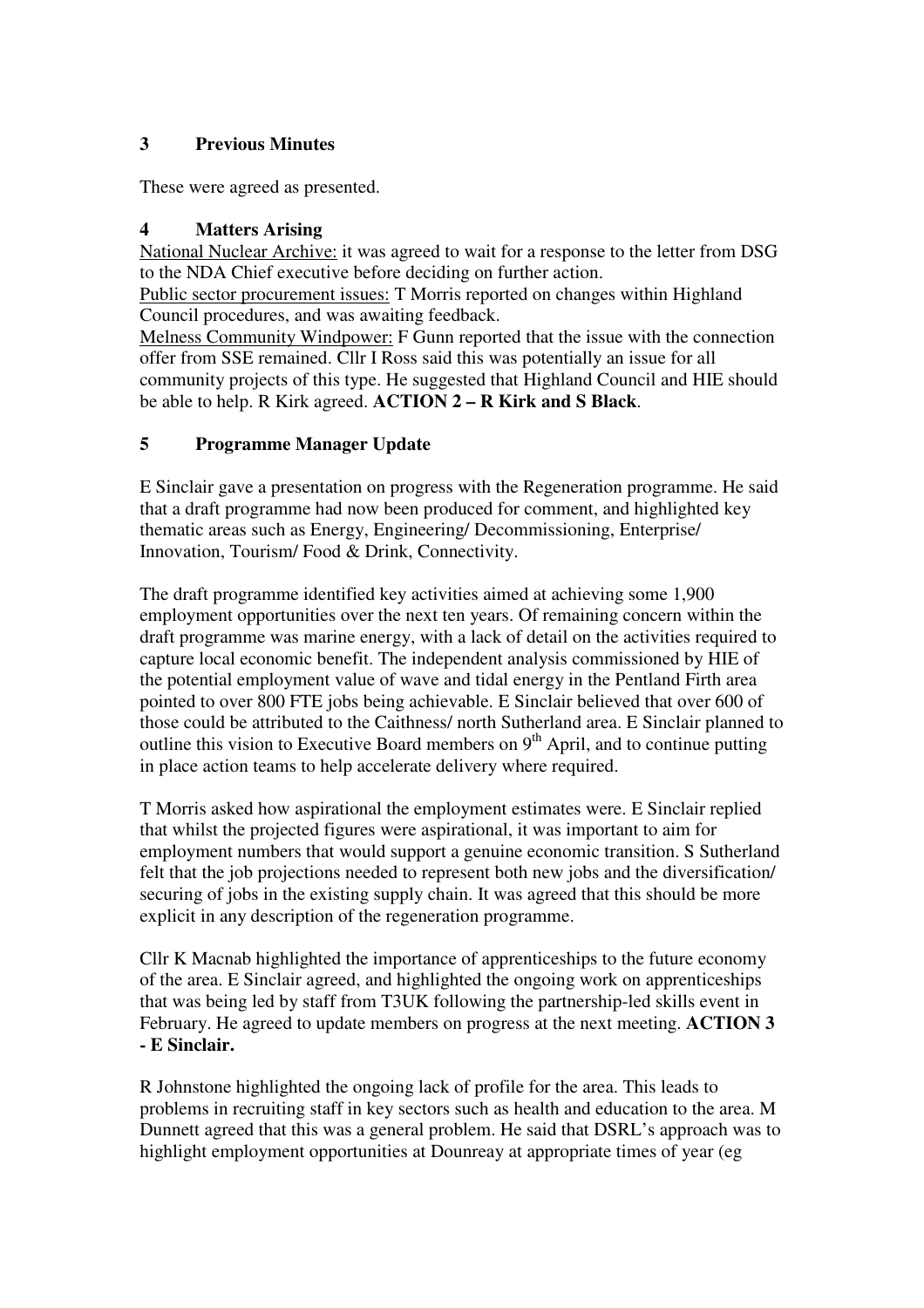holiday periods). F MacPherson said that she was actively working on marketing materials in key sectors.

R Kirk asked if socio-economics would be contractualised in the PBO competition, as discussed at the DSG meeting. E Sinclair said that John Thurso had discussed this issue with the Chief Executive of the NDA. The DSG was to write to the Chief Executive of the NDA to ask about the NDA's intended approach to this. ES agreed to work with DSG to raise the question.

A MacConnell suggested that the community needed to communicate its views direct to the bidders as they became known. R Kirk agreed, and suggested that an event be organised to allow this to happen. ES agreed to investigate this in conjunction with DSG. **ACTION 4 - E Sinclair**

#### **6 Member Updates**

Highland Council: Cllr I Ross said that the Highland Council was discussing a coordinated young people/ employment initiative with Skills Development Scotland, and said that Business Gateway (delivered through Highland Opportunity) now had a new Operating Plan. The Highland-wide Local Development Plan was due to be published in May, with a new Caithness and Sutherland plan due in two years' time. Cllr K Macnab highlighted ongoing difficulties in accessing LEADER funds. I Ross agreed to look again at resource issues **ACTION 5 – Cllr I Ross**.

HIE: R Kirk highlighted recent successes for ABSL Power Systems and Mowat Technical design Services. He also said that Caithness Chamber of Commerce would be running an event on HIE's behalf the following week for its account-managed businesses. He also said that HIE had just announced its Severance programme, and that two staff with particular Caithness/ north Sutherland remits would be leaving. He thanked both Fiona MacPherson and Louise Smith for their work on behalf of the area. The Chairman agreed, and wished the Board's thanks to be recorded. Federation of N Coast CC: F Gunn said she looked forward to progress with the STEM initiative in local schools. She also highlighted the match funding issue highlighted previously in connection with LEADER funding.

Assoc of Caithness CC: W. Manson said that recent bad weather had highlighted inadequacies in the area's roads infrastructure, and was an ongoing source of concern for Community Councils, due to the wider impacts on sectors such as health. DSRL: M Dunnett said DSRL was currently working through scenarios on how to move forward within its budget settlement. He said that impacts were already being felt in both DSRL and the supply chain.

Trades Council: D Milnes highlighted the Trades Council's ongoing lobbying programme, which had seen a local presence at all the key party conferences. The Council had worked closely with CNSRP Programme Manager to ensure a consistent message was delivered on the area's issues.

Chamber of Commerce: S Sutherland highlighted the companies that had come together to form Caithness Engineering. Whilst an early tender opportunity had been unsuccessful he believed that this collaborative approach was important for the area's future success in bidding for larger contracts. N Robertson highlighted that some technology companies might be falling between Business Gateway and HIE's Account Management system. He said that the Chamber was working with BG and HIE to address this. T Morris said that the Chamber was developing its Business Plan,